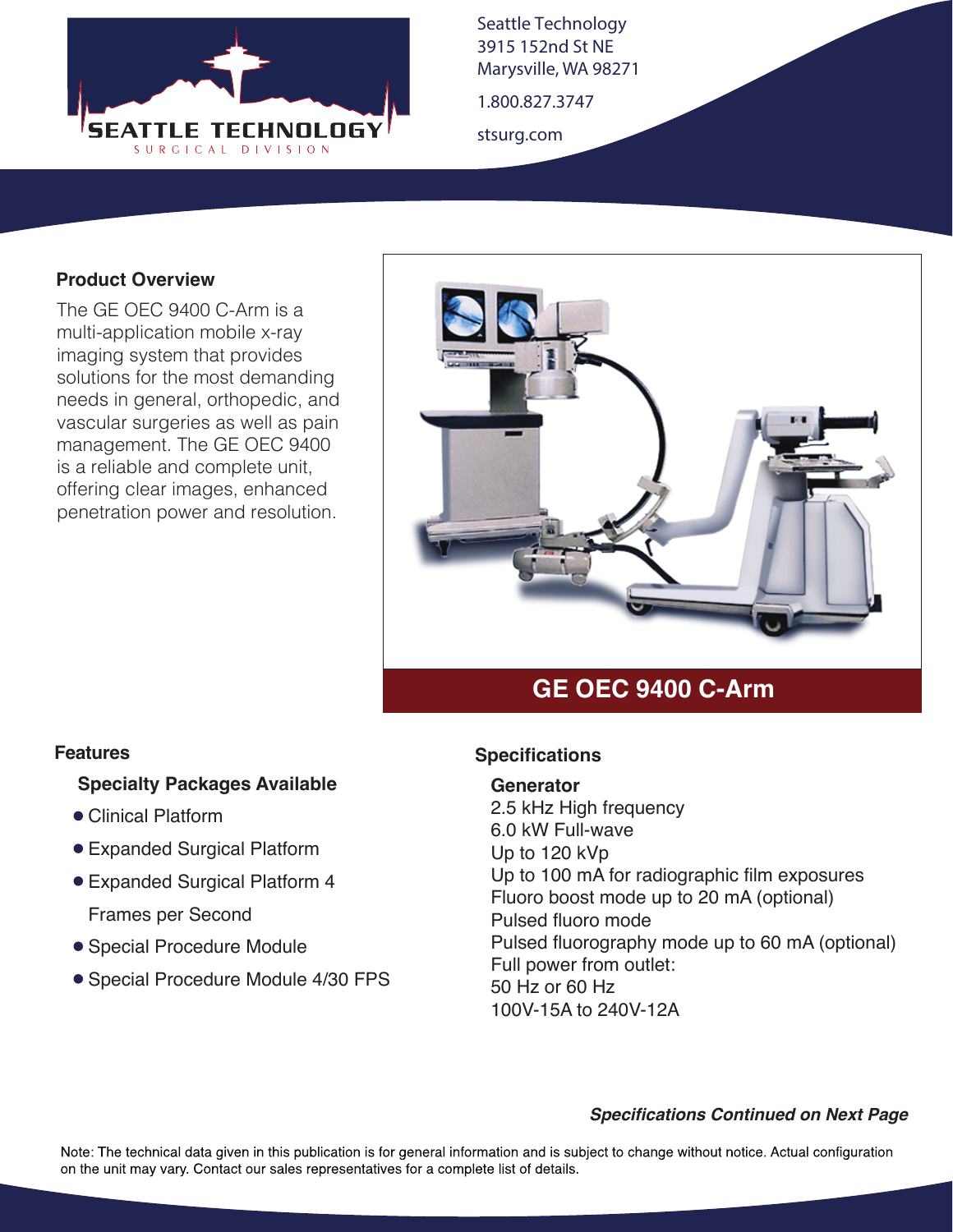

Seattle Technology 3915 152nd St NE Marysville, WA 98271

1.800.827.3747

stsurg.com

### **Specifications Continued**

### **X-Ray Tube**

Rotating anode X-ray tube Focal spots: 0.3 mm and 0.1 mm Anode heat capacity: 300,000 HU Anode cooling rate: 70,000 HU/min Housing heat capacity: 1,250,000 HU

## **Collimator**

Dual leaf collimation Minimum beam size  $< 5 X 5$  cm2 Leaves are continuously variable Remotely controlled from the C-Arm control panel

## **Fluoroscopy Mode**

Focal spot: 0.3 mm kVp range: 40 – 120 kVp mA range: 0.2 – 5.0 mA normal mode mA range: Up to 20 mA boost mode (optional) Auto, manual and pulsed modes Continuous or One-Shot operation ABS varies mA, kVp and camera gain User specific ABS tables

## **Pulsed Fluoroscopy Mode (optional)**

Focal spot: 0.3 mm kVp range: 40 – 120 kVp mA range: 0.2 – 5.0 mA Pulse rate: 1, 2, 4, or 8 pulses per second Pulse width: 30 or 50 milliseconds Computer controlled ABS, mA, kVp and camera gain

## **Pulsed Fluorography Mode (optional)**

Focal spot: 0.3 mm kVp range: 40 – 120 kVp mA range: Up to 60 mA Pulse rate: 1, 2, 4, or 8 pulses per second Pulse width: 35 or 50 milliseconds

### **Radiographic Mode**

Focal spot: 0.3 mm or 1.0 mm Focal spot automatically selected 0.3 mm - mAs range: 1 – 100 mAs 1.0 mm - mAs range: 100 – 300 mAs kVp range: 50 – 120 kVp

## **Video Imaging System Image Intensifier**

## **6 in Image Intensifier**

Single-mode 6 in image intensifier 6 in.: 1.4 lp/mm DQE: 65% (typical)

## **9 in Image Intensifier (optional)**

Tri-mode 9 in / 6 in / 4.5 in image intensifier 9 in.: 2.3 lp/mm 6 in.: 3.2 lp/mm 4.5 in.: 3.8 lp/mm DQE: 65% (typical)

## **Video Camera**

Vidicon Image Tube 525 lines/frame 360˚ motorized rotation On-screen orientation indicator (realtime feedback without fluoro) Left-right image reversal Top-bottom image reversal 256 shades of gray

**Video Monitors**

Dual 17 in. Ultrabrite anti-glare monitors Ambient room light sensor Remote brightness/contrast controls

### *Specifications Continued on Next Page*

Note: The technical data given in this publication is for general information and is subject to change without notice. Actual configuration on the unit may vary. Contact our sales representatives for a complete list of details.